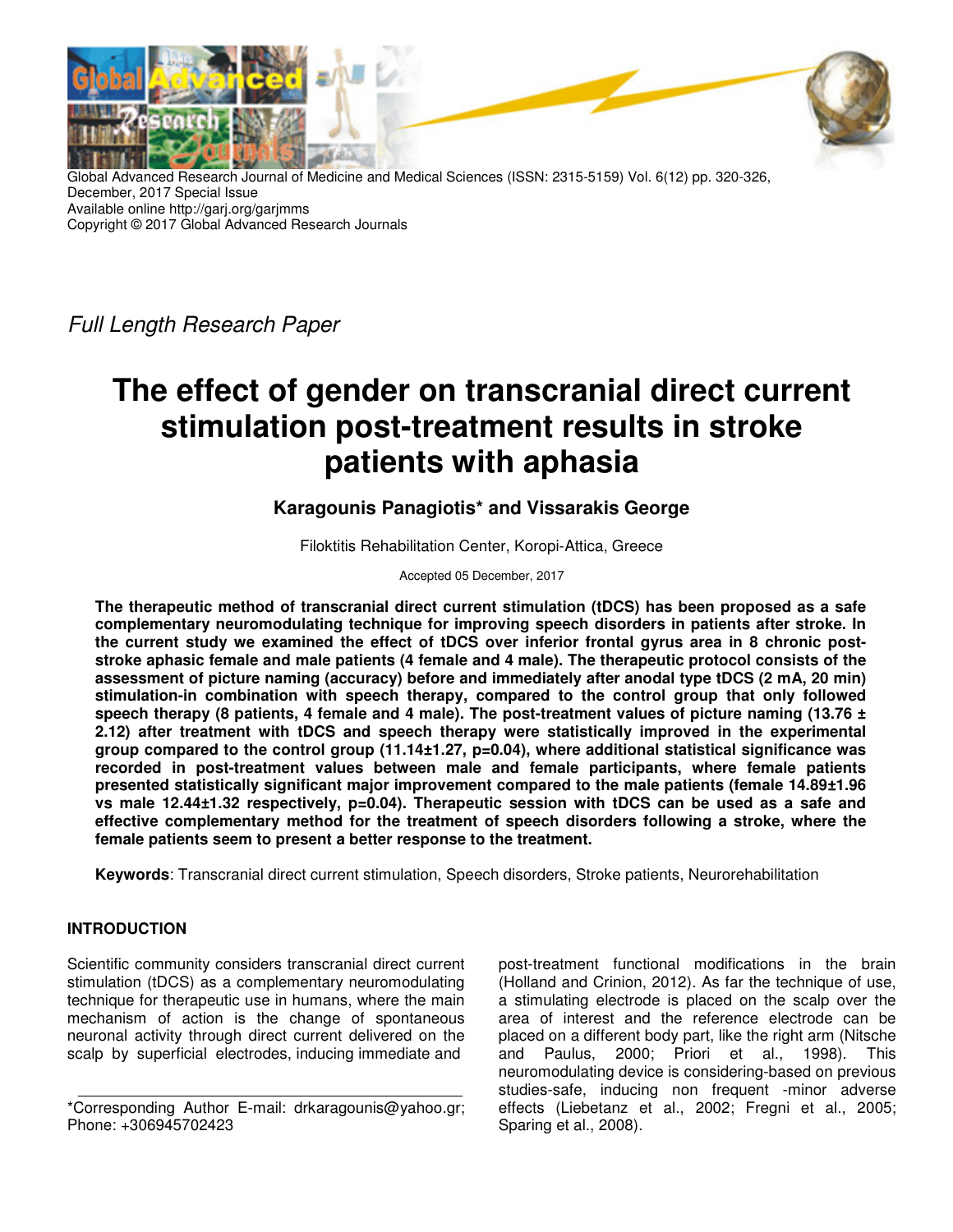The provoked physiological mechanisms during stimulation with tDCS are different from those responsible for post-treatment effects (Baker et al., 2010; Fertonani et al., 2010; Fridriksson et al., 2011; Kang et al., 2011; You et al., 2011; Vines et al., 2008; Giglia et al., 2011; Nitshe et al., 2008; Okamoto et al., 2004). During stimulation is induced a modulation of the resting membrane potential, while the post-treatment effects are explained by multiple physiological mechanisms, such as the induction of longterm potentiation and/or depression (Schlaug et al., 2008; Gandiga et al., 2006; Cattaneo et al., 2011; Liebetanz et al., 2002; Nitsche et al., 2003). Previous studies indicated that using a NMDA-receptor antagonist, the long-lasting effects of tDCS are abolished and that other drugs (such as GABAergic, dopaminergic and cholinergic) acting on neuronal transmitters, minimize the tDCS effect (Stagg and Nitsche, 2011). According to previous studies, direct current electrical stimulation alternate the protein synthesis (Gartside, 1968) the calcium neuronal influx (Islam et al., 1995; Trollinger et al., 2002), the shape of cytoskeleton (Titushkin and Cho, 2009), the local blood flow and the level of brain oxygenation (Merzagora et al., 2010), and locally the pH (Ardolino et al., 2005).

Aphasia is considered as a combination of speech and language disorders caused by brain damage of various nature (Jordan and Hillis, 2006; Nicholas et al., 1993). Approximately 38% of stroke patients present aphasia, a clinical disorder that is associated with severe limitations in social participation and living (Robey, 1994; Robey, 1998). All these years, speech and language therapy (SLT) for aphasia is predominately based on compensatory strategies or training for lost functions and communication (Nicholas et al., 1993).

The aim of the current study was to evaluate the effect of treatment with tDCS in patients with chronic poststroke aphasia and to compare the post-treatment results between male and female patients. For the current study, direct current stimulation was applied over the damaged left inferior frontal gyrus areas in eight right handed patients with chronic post-stroke aphasia (4 female and 4 male patients). For the evaluation of the post-treatment results, a computer-controlled picture naming task was used before and immediately after the completion (10 daily sessions) of anodal tDCS and speech/language therapy.

# **MATERIALS AND METHODS**

#### **Participants**

Eight chronic stroke patients (aged 58.75±4.32 years, range 49-68 years, 4 female and 4 male) with aphasia participated in the current research. All participants were enrolled at least 6 months after the onset of aphasia due to a stroke. The inclusion criteria for the current study were the following: native Greek speakers, right handed, single first-ever left hemispheric stroke, and primarily clinically diagnosed with aphasia. Prior to the final participation, all patients were evaluated by the same professional speech therapist to determine the type and the severity of aphasia. The exclusion criteria included history of seizure and implanted metal object, as these are considered basic contraindications for the use of tDCS (Cattaneo et al., 2011). From the final inclusion, were also excluded patients who had severely impaired auditory-verbal comprehension or dementia. The study was conducted between February 2016 and July 2017 at Filoktitis Rehabilitation Center (Koropi-Attica, Greece), where all participants underwent a complete neuropsychological evaluation, including a shorter version of Token Test (Ginex et al., 2017; De Renzi and Faglioni, 1978) and a standard language examination currently used at the neurological unit of the center. Participants with Token Test < 8, were excluded (De Renzi and Faglioni, 1978). Tables 1 and 2 summarize the patients' stroke characteristics. From an initial group of 16 patients (8 female and 8 male), in a double-blind manner, patients were randomized and divided into 4 groups of 4 patients, in order to form equivalent-in number- female and male groups. Besides the study coordinator (first author) who performed the tDCS treatments, the speech therapist, the nursing stuff and all patients were blinded to the randomization process, the experimental procedure and the aim of the current study.

# **Picture naming task**

For every picture naming session, participants were asked to name pictures presented on a computer screen from one out of 4 lists (A-D). For the accuracy of naming (the number of picture correctly named in a 20-items list), was given score 1 for a correct response and 0 for an incorrect, ranging between1-20. The items lists were homogeneous for difficulties and were controlled for frequency of use, familiarity, visual complexity, grammatical class and syllable length. Each participant was examined in different lists before and after the completion of the treatment protocol.

#### **tDCS treatment**

For the aim of the study, anodal tDCS (2 mA, 20 min in each separate session) was delivered by a constant current electrical stimulator (Soterix Medical NY, USA) connected to a pair of using saline-soaked sponge electrodes (5  $cm<sup>2</sup>$ ), where the active anodal electrode was placed over the left inferior frontal gyrus areas and the reference electrode was placed on the right shoulder of the patients. For the location of the inferior frontal gyrus area, the international 10-20 electroencephalogram (EEG) system was used. According to the 10-20 EEG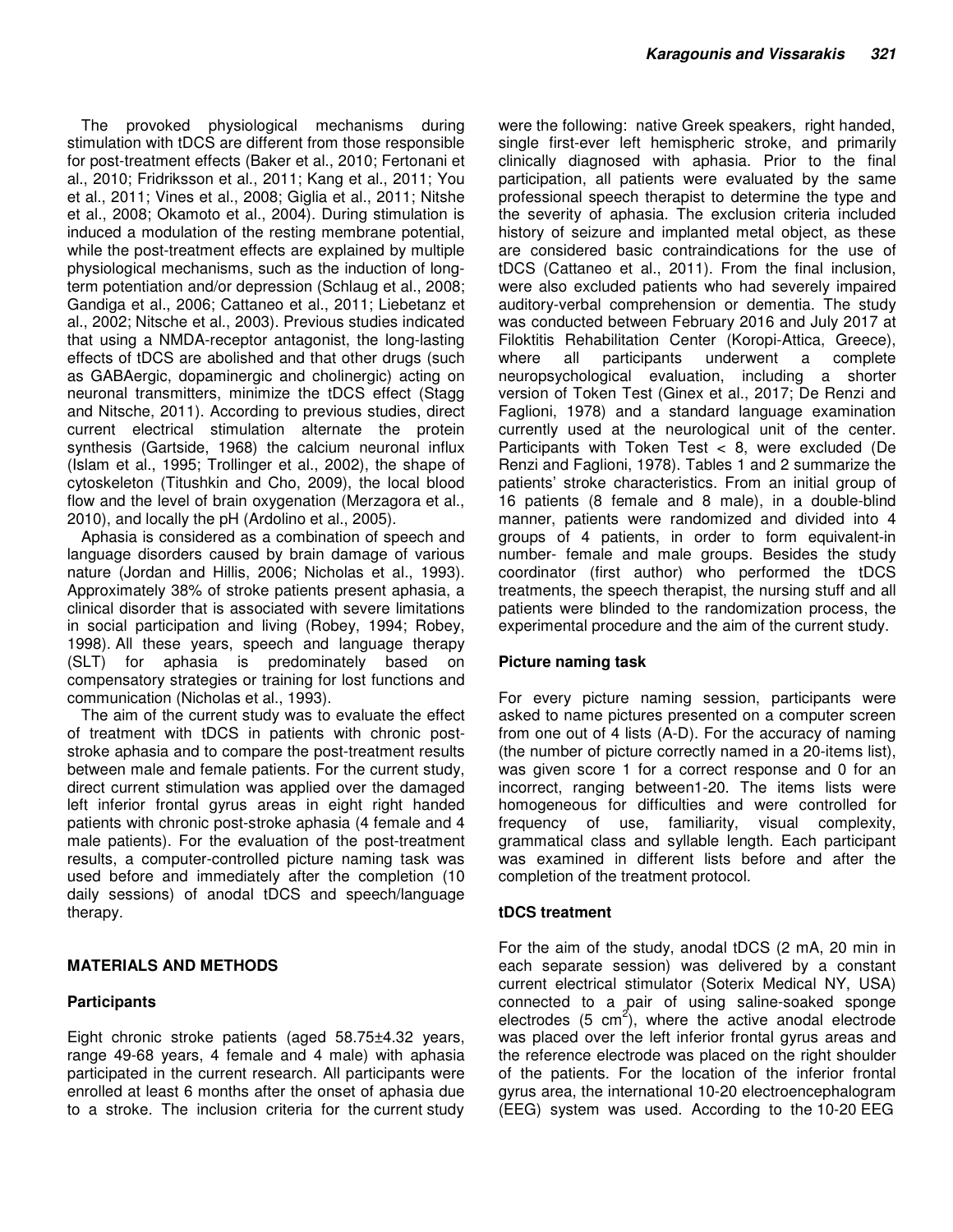system, the left inferior frontal gyrus area is defined as F7 (Okamoto et al., 2004). Participants underwent a total of ten daily sessions, and were evaluated before and immediately after the completion of the treatment. All tDCS sessions, in all female and male patients, were performed by the first author (K.P.).

#### **Speech-language therapy**

During the study, all patients underwent speech-language therapy for 20 minutes per day, 5 times per week (total of 10 sessions) and it was conducted one on one by the same speech therapist. The speech-language program was formulated based on each patient's aphasic severity, which was evaluated after stroke at his admission to the rehabilitation center and included free talk, corrections of mistakes in pronunciation, and the phonetic annotation of Greek characters.

The experimental group (4 female and 4 male patients) underwent anodal tDCS over the left inferior frontal gyrus area and language-speech therapy in different therapeutic sessions during the same day. The first session to take place was speech therapy (20 minutes duration) and after an interval of 60 minutes, patients underwent the tDCS treatment (20 minutes duration). The participants and the speech therapist were blinded regarding the type of electrical stimulation and the aim of the study. For each naming session the accuracy in naming 20 pictures from one list, randomly selected out of four homogeneous lists, before and after treatment was measured, where each participant did not receive the same list twice during the study.

The control group (4 female and 4 male patients) underwent only language/speech therapy for a total of 10 therapeutic sessions (20 minutes duration for each single session). The participants and the speech therapist were blinded regarding the aim of the study. Similarly to the experimental groups, for each naming session the accuracy in naming 20 pictures from one list, randomly selected out of four homogeneous lists, before and after treatment was measured. Each participant did not receive the same list twice during the study.

# **Ethical Approval**

The protocol approval was obtained from the clinical human research and ethical review committee at the Kapodestrian University of Athens, School of Medicine (Athens, Greece). The purpose of the current study, potential benefits and/or risks, inconveniences, and the participants' rights and responsibilities were explained in detail to the patients and their family members. After reading the consent form to the participants and family members, a written informed consent (in accordance with

the current revision of the Declaration of Helsinki) was obtained from every participant.

#### **Data Analysis**

All analyses were performed using the software package SPSS version 20.0 (SPSS Inc., Chicago, IL, USA). The Kolmogorov-Smirnov test revealed that the data were not normally distributed in the present study. For this reason, Wilcoxon signed-rank tests were used to evaluate the differences between accuracy naming before and after therapeutic intervention for each experimental and control group. Baseline values of all groups were analyzed using the Mann-Whitney U test. Statistical significance was considered to be at a level of  $p=.05$ .

# **RESULTS**

None of the participants reported severe adverse effects during the electrical stimulation, and they all tolerated the tDCS without interrupting the procedure. Two of the participants (12%), after the completion of the treatment, presented light frontal headache that passed several hours after the procedure, without intake of any analgesic drug.

Before the treatment (baseline values) there was no statistical difference between the 2 groups (experimental and control) in terms of age (experimental group 58.75 years and control group 60.12 years, p=0.06) and time of the onset of aphasia (experimental group 6.28 months vs control group 6.17 months, p=0.07). Similarly, no statistical difference was found between female and male patients of the experimental group in terms of age (female patients 57.82 years vs male patients 58.94 years, p=0.06).

Baseline values (before treatment) in the two groups (experimental and control) did not differ statistically (experimental group 11.12±2.13 vs control group 10.82±2.13, p=0.68). Statistical analysis indicated a statistically significant difference between the baseline and post treatment values in the experimental group (baseline 11.12±2.13 vs post 13.76±2.12, p=0.04). The statistical analysis in the control group indicated a non statistical significance in pre and post-treatment values in the accuracy in naming (before 10.67±2.04, after 11.14±1.27, p=0.82). The post-treatment values of picture naming  $(14.96 \pm 2.41)$  in female participants of the experimental group were statistically improved compared to the male participants of the same group (female 13.29±1.96 vs male 12.14±1.32, p=0.04), where no statistical significance was found in baseline values between females and males participants of the experimental group (female patients 11.81±2.45 vs male patients 10.83±1.34 respectively, p=0.07).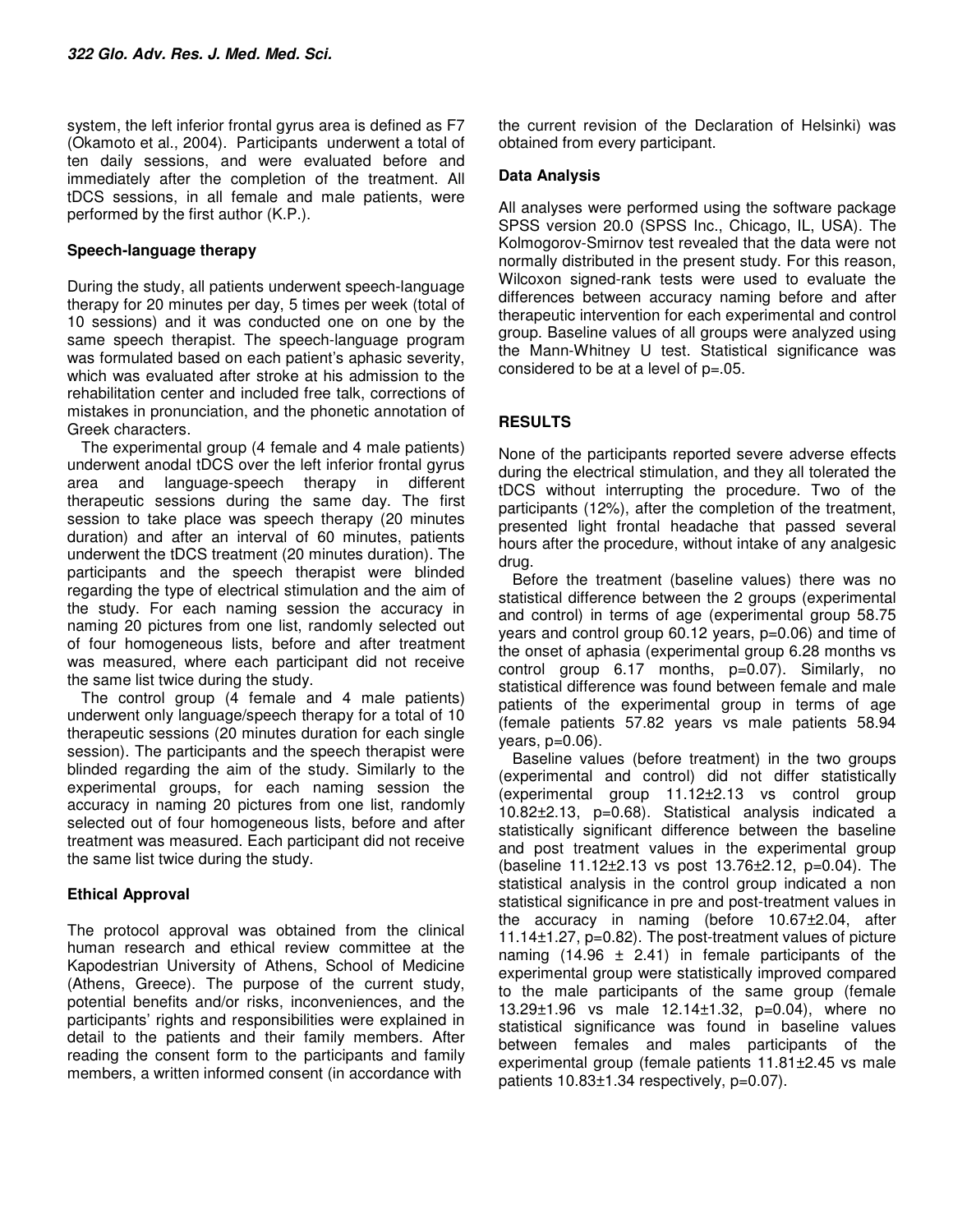| <b>Patient</b> | Gender (M:male) | Duration of aphasia (months) | <b>Brain lesion</b>                            | Type of aphasia     |
|----------------|-----------------|------------------------------|------------------------------------------------|---------------------|
|                | M               |                              | left middle cerebral artery infarction         | <b>Broca</b>        |
|                | M               |                              | left basal ganglia infarction                  | <b>Broca</b>        |
|                | M               |                              | left middle cerebral artery infarction         | Anomic              |
|                | M               | 6                            | left basal ganglia infarction                  | Transcortical motor |
|                | M               |                              | left basal ganglia intracerebral<br>hemorrhage | Broca               |
| h              | M               |                              | left basal ganglia infarction                  | Anomic              |
|                | M               |                              | left middle cerebral artery infarction         | Anomic              |
|                | M               |                              | left basal ganglia infarction                  | <b>Broca</b>        |

**Table 1.** Male patients' stroke characteristics (experimental and control groups)

**Table 2.** Female patients' stroke characteristics (experimental and control groups)

| <b>Patient</b> | Gender (F:female) | Duration of aphasia (months) | <b>Brain lesion</b>                         | Type of aphasia     |
|----------------|-------------------|------------------------------|---------------------------------------------|---------------------|
|                |                   |                              | left middle cerebral artery infarction      | Anomic              |
|                |                   |                              | left basal ganglia intracerebral hemorrhage | <b>Broca</b>        |
|                |                   |                              | left middle cerebral artery infarction      | Anomic              |
|                |                   |                              | left basal ganglia infarction               | <b>Broca</b>        |
|                |                   |                              | left basal ganglia intracerebral hemorrhage | <b>Broca</b>        |
|                |                   |                              | left basal ganglia infarction               | Anomic              |
|                |                   |                              | left middle cerebral artery infarction      | Anomic              |
|                |                   |                              | left basal ganglia infarction               | Transcortical motor |

# **DISCUSSION**

In a previous study (Karagounis and Vissarakis, 2017), we evaluated the accuracy of picture naming before and after the completion of anodal tDCS stimulation during speech therapy, compared to tDCS and speech therapy taking place at different times and to the control group that only followed speech therapy. The post-treatment values of picture naming after simultaneous treatment with tDCS and speech therapy in the same therapeutic session, were statistically improved compared to the double treatment at different times and to speech therapy group, resulting that simultaneous therapeutic session with tDCS and speech therapy can be used as a safe and effective interventional method, in place of the conventional speech-language therapy, for the treatment of aphasic patients following a stroke.

In the current research we confirmed the positive effect of tDCS on the treatment of stroke patients with aphasia. In accordance with previous studies (Fregni et al., 2005; Sparing et al., 2008; Baker et al., 2010; Fertonani et al., 2010; Fridriksson et al., 2011; Cattaneo et al., 2011), the tDCS provoked a statistically significant improvement in language recovery, without presence of severe adverse effects. To avoid confusion regarding the source of the observed effect, we used an extracephalic (arm) reference electrode (Monti et al., 2008). In both female and male experimental groups, the post-treatment naming accuracy was improved within a short time of 10 therapeutic days, highlighting the significant role of transcranial direct current stimulation in aphasia's rehabilitation. The current consensus is that two main mechanisms are involved in the recovery from aphasia (Heiss et al., 1999; Heiss and Thiel, 2006). First, in patients with relatively small lesions in the left hemisphere, the recruitment of perilesional cortical neuronal elements plays a critical role in the recovery from aphasia after stroke. Various functional magnetic resonance imaging studies (Karbe et al., 1998; Warburton et al., 1999) have previously demonstrated that greater activation in the left hemisphere is associated with a better outcome for language recovery (Heiss et al., 1999; Heiss and Thiel, 2006; Karbe et al., 1998; Warburton et al., 1999). Thus, the enhancement of the excitability of the left language-related cortical regions by non-invasive brain stimulation may improve recovery from aphasia (Fridriksson et al., 2011).

The participants varied with respect to the subtypes of aphasia, lesion location, and the extent of brain damage. Regardless of the type of aphasia, the role of the left frontal cortex in its recovery has been demonstrated as in previous studies (Karbe et al., 1998; Warburton et al., 1999). A previous functional magnetic resonance imaging study revealed that the activation of the left frontal cortex was correlated with the naming accuracy in stroke patients with aphasia (Fridriksson et al., 2010). Furthermore, increasing the excitability of the left frontal cortex using tDCS improved naming accuracy,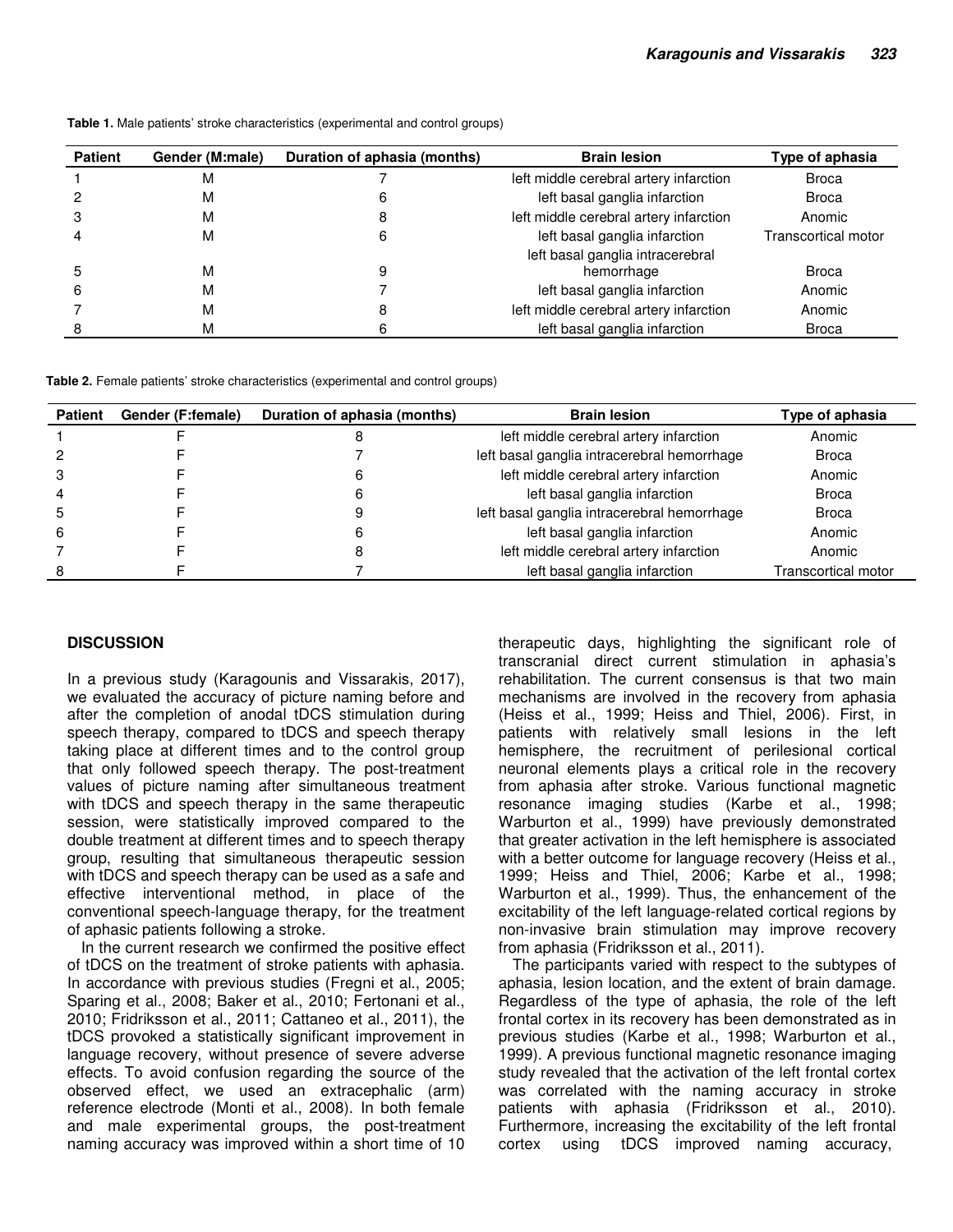irrespective of the subtype of the aphasia, and the extent of the stroke lesion (Baker et al., 2010). The results from our study are consistent with previous reports and confirm that the activation of the left frontal cortex, particularly the left inferior frontal gyrus area, improves naming ability in various types of aphasia (Karbe et al., 1998; Warburton et al., 1999). The traditional speech and language therapy for aphasia is predominately based on compensatory strategies or training for lost functions (Fridriksson et al., 2010). However, the results did not demonstrate any significant change in the naming accuracy after speech therapy. The short experimental period of 10 days could be a reasonable answer for the relative stability in the naming accuracy progress. It seems that the simultaneous activation, via transcranial direct current stimulation and speech therapy, of the corresponding speech areas provokes better results in the rehabilitation of the stroke patients with aphasia.

Regarding the differences in post-treatment improvement between female and male participants, our research is in accordance with previous studies, highlighting the impact of gender on neural excitability. In a recent study (Martin et al., 2017) was investigated if sex mediates the effects of high-definition transcranial direct current stimulation (HD-tDCS) administered to a key hub of the social brain (the dorsomedial prefrontal cortex, dmPFC) on the Reading the Mind in the Eyes Test (RMET). For this purpose, forty healthy young adults (18-35 years) were randomly allocated to receive either anodal or cathodal HD-tDCS in sham HD-tDCS controlled, double blind designs. In each of the two sessions, subjects completed the RMET. Anodal stimulation to the dmPFC increased accuracy on the RMET in females only. This study showed improved performance on the RMET after tDCS to the dmPFC in females only. The polarity-specific effects and use of focal HD-tDCS provided evidence for sexdependent differences in dmPFC function in relation to the RMET. The authors suggested that future studies using tDCS to study or improve ToM, need to consider sex.

In another study (De Tommaso et al., 2014) was investigated spatial attention by means of a bisection line test and computer-supported attention task during the menstrual cycle in healthy women compared to men, in basal condition and under tDCS of the left parietal cortex. Women were studied during the menses, follicular and luteal phases, ascertained by transvaginal ultrasounds. In basal conditions, women showed a clear deviation toward the right in the bisection line test during the menstrual phase, similarly to men. The midpoint recognition in the computer-supported attention task was not influenced by the menstrual cycle for women, while men showed a significant increase in errors toward the left side. The anodal activation of the left parietal cortex did not affect the line bisection task, while in men it reduced the total amount of errors in midpoint recognition

observed in the computer supported attention task. The hand-use effect demonstrated by the bisection-line test could be influenced by estrogen fluctuations, while the right hemisphere prevalence in spatial attention appears to be gender-related and scarcely influenced by the menstrual cycle. The authors referred that the left parietal cortex seems to exert a scarce effect on hand-use effect, while its activation is able to revert sex related right hemisphere supremacy, concluding that sex hormonal variations have been shown to affect functional cerebral asymmetries in cognitive domains, contributing to sexrelated differences in functional cerebral organization.

Other researchers (Chaieb et al., 2008) investigated correlations between sex differences with respect to neuroplastic effects. Visual evoked potentials (VEPs), phosphene thresholds (PTs), and contrast sensitivity measurements (CSs) were used as indicators of the excitability of the primary visual cortex. The data revealed that cathodally induced excitability effects 10 minutes post stimulation with tDCS, showed no significant difference between genders. However, stimulation in the anodal direction revealed sex-specific effects: in women, anodal stimulation heightened cortical excitability significantly when compared to the age-matched male subject group. There was no significant difference between male and female subjects immediately after stimulation. These results indicated that sex differences exist within the visual cortex of humans, due to the influences of modulatory neurotransmitters or gonadal hormones which mirror short-term neuroplastic effects.

Additionally, the ion channels and receptors involved in the effects of tDCS were investigated in another study (Nitsche et al., 2003). Thus, the impact of the sodium channel blocker carbamazepine, the calcium channel blocker flunarizine and the NMDA receptor antagonist dextromethorphane on tDCS-elicited motor cortical excitability changes of healthy human subjects were tested. Carbamazepine selectively eliminated the excitability enhancement induced by anodal stimulation during and after tDCS. Flunarizine resulted in similar changes. Antagonising NMDA receptors did not alter current-generated excitability changes during a short stimulation, which elicits no after-effects, but prevented the induction of long-lasting after-effects independent of their direction. These results suggested that cortical excitability shifts induced during tDCS in humans depend on membrane polarisation, thus modulating the conductance of sodium and calcium channels. Moreover, they proposed that the after-effects may be NMDA receptor dependent. Since NMDA receptors are involved in neuroplastic changes, the results suggested a possible application of tDCS in the modulation or induction of these processes. A reasonable explanation for the major improvement in female participants in our study could be a different quality and quantity of sodium/calcium channels and NMDA receptors between female and male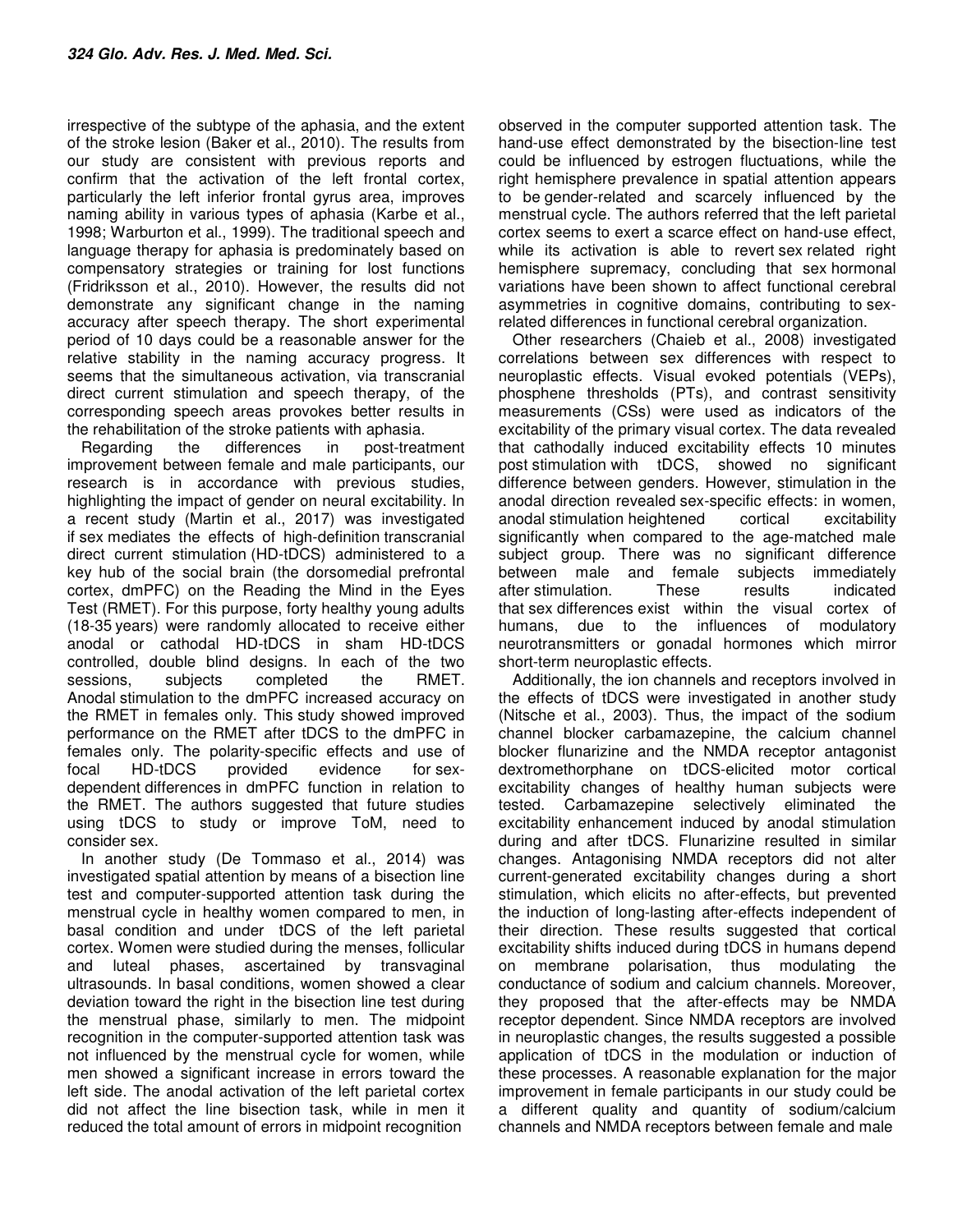patients.

The current study has several limitations, however. First, the excitability of the stimulated cortical area was not examined directly (for example, via functional imaging techniques). Second, the population was relatively small and heterogeneous, and thus, it was not possible to evaluate the effects relative to specific brain lesions or subtypes of aphasia. Third, we did not consider the type of sham activation in the experimental protocol, because of the already existing complexity of the procedure. Further studies on the cumulative and long-term effects of simultaneous tDCS/speech therapy sessions are required for appropriate daily clinical application.

#### **CONCLUSION**

In conclusion, we consider that therapeutic intervention with tDCS can be used as a safe and effective complementary method for the treatment of aphasic patients following a stroke. The gender seems to be one of the factors that influence the tDCS post-treatment result, probably due to differences in modulatory neurotransmitters and/or gonadal hormones with neuroplastic effects, that have to be examined in future studies.

#### **ACKNOWLEDGMENT**

The authors are grateful to Professor G. Tsivgoulis for his scientific guidelines and to the patients as well as to their familiars for their participation. The current study was funded by the State Scholarships Foundation (IKY) Fellowships of Excellence for PostDoc Studies in Greece–Siemens Program, in the framework of the Hellenic Republic–Siemens Settlement Agreement.

#### **REFERENCES**

- Ardolino G, Bossi B, Barbieri S, et al (2005). Non-synaptic mechanisms underlie the after-effects of cathodal transcutaneous direct current stimulation of the human brain. J. Physiol. 568:653–663.
- Baker JM, Rorden C, Fridriksson J (2010). Using transcranial directcurrent stimulation to treat stroke patients with aphasia. Stroke. 41:1229-1236.
- Cattaneo Z, Pisoni A, Papagno C (2011). Transcranial direct current stimulation over Broca's region improves phonemic and semantic fluency in healthy individuals. Neuroscience. 183:64-70.
- Chaieb L, Antal A, Paulus W (2008). Gender-specific modulation of short-term neuroplasticity in the visual cortex induced by transcranial direct current stimulation. Vis. Neurosci. 25(1):77-81.
- De Renzi E, Faglioni P (1978). Normative data and screening power of a shortened version of the Token Test. Cortex. 14(1):41-49.
- De Tomasso M, Invitto S, Ricci K, Lucchese V, Delussi M, Quattromini P, Bettocchi S, Pinto V, Lancioni G, Livrea P, Cicinelli E (2014). Effects of anodal TDCS stimulation of left parietal cortex on visual spatial attention tasks in men and women across menstrual cycle. Neurosci. Lett. 574:21-25.
- Fertonani A, Rosini S, Cotelli M, Rossini PM, Miniussi C (2010). Naming facilitation induced by transcranial direct current stimulation. Behav. Brain Res. 208:311-318.
- Fregni F, Boggio PS, Nitsche M, Bermpohl F, Antal A, Feredoes E, et al (2005). Anodal transcranial direct current stimulation of prefrontal cortex enhances working memory. Exp. Brain Res. 166:23-30.
- Fridriksson J, Bonilha L, Baker JM, Moser D, Rorden C (2010). Activity in preserved left hemisphere regions predicts anomia severity in aphasia. Cereb. Cortex. 20:1013-1019.
- Fridriksson J, Richardson JD, Baker JM, Rorden C (2011). Transcranial direct current stimulation improves naming reaction time in fluent aphasia: a double-blind, sham-controlled study. Stroke. 42:819-821.
- Gandiga PC, Hummel FC, Cohen LG (2006). Transcranial DC stimulation (tDCS): a tool for double-blind sham-controlled clinical studies in brain stimulation. Clin. Neurophysiol. 117:845-850.
- Gartside IB (1968). Mechanisms of sustained increases of firing rate of neurons in the rat cerebral cortex after polarization: reverberating circuits or modification of synaptic conductance? Nature. 220:382– 383.
- Giglia G, Mattaliano P, Puma A, Rizzo S, Fierro B, Brighina F (2011). Neglect-like effects induced by tDCS modulation of posterior parietal cortices in healthy subjects. Brain Stimul. 4:294-299.
- Ginex V, Veronelli L, Vanacore N, Lacorte E, Monti A, Corbo M (2017). Motor recovery in post-stroke patients with aphasia: the role of specific linguistic abilities. Top Stroke Rehabil. 24(6):428-434.
- Heiss WD, Kessler J, Thiel A, Ghaemi M, Karbe H (1999). Differential capacity of left and right hemispheric areas for compensation of poststroke aphasia. Ann. Neurol. 45:430-438.
- Heiss WD, Thiel A (2006). A proposed regional hierarchy in recovery of post-stroke aphasia. Brain Lang. 98: 118-123.
- Holland R, Crinion J (2012). Can tDCS enhance treatment of aphasia after stroke? Aphasiol. 26:1169–1191.
- Islam N, Aftabuddin M, Moriwaki A, et al (1995). Increase in the calcium level following anodal polarization in the rat brain. Brain Res. 684:206–208.
- Jordan LC, Hillis AE (2006). Disorders of speech and language: aphasia, apraxia and dysarthria. Curr. Opin. Neurol. 19:580-585.
- Kang EK, Kim YK, Sohn HM, Cohen LG, Paik NJ (2011). Improved picture naming in aphasia patients treated with cathodal tDCS to inhibit the right Broca's homologue area. Restor. Neurol. Neurosci. 29:141-152.
- Karagounis P, Vissarakis G (2017). The effect of simultaneous transcranial direct current stimulation and speech therapy treatment in stroke patients with aphasia. J. Med. Med. Res. 24(3):1-8.
- Karbe H, Thiel A, Weber-Luxenburger G, Herholz K, Kessler J, Heiss WD (1998). Brain plasticity in poststroke aphasia: what is the contribution of the right hemisphere? Brain Lang. 64:215-230.
- Liebetanz D, Nitsche MA, Tergau F, Paulus W (2002). Pharmacological approach to the mechanisms of transcranial DC-stimulation-induced after-effects of human motor cortex excitability. Brain. 125:2238- 2247.
- Martin AK, Huang J, Hunoid A, Meinzer M (2017). Sex mediates the effects of high-definition transcranial direct current stimulation on mind reading. Neuroscience. 366:84-94.
- Merzagora AC, Foffani G, Panyavin I, et al (2010). Prefrontal hemodynamic changes produced by anodal direct current stimulation. Neuroimage. 49: 2304–2310.
- Monti A, Cogiamanian F, Marceglia S, Ferrucci R, Mameli F, Mrakic-Sposta S, Vergari M, Zago S, Priori A (2008). Improved naming after transcranial direct current stimulation in aphasia. J. Neurol. Neurosurg. Psychiatry. 79(4):451-453.
- Nicholas ML, Helm-Estabrooks N, Ward-Lonergan J, Morgan AR (1993). Evolution of severe aphasia in the first two years post onset. Arch. Phys. Med. Rehabil. 74:830-836.
- Nitsche MA, Cohen LG, Wassermann EM, Priori A, Lang N, Antal A, et al (2008). Transcranial direct current stimulation: state of the art 2008. Brain Stimul. 1: 206-223.
- Nitsche MA, Fricke K, Henschke U, et al (2003). Pharmacological modulation of cortical excitability shifts induced by transcranial direct current stimulation in humans. J. Physiol. 553:293–301.